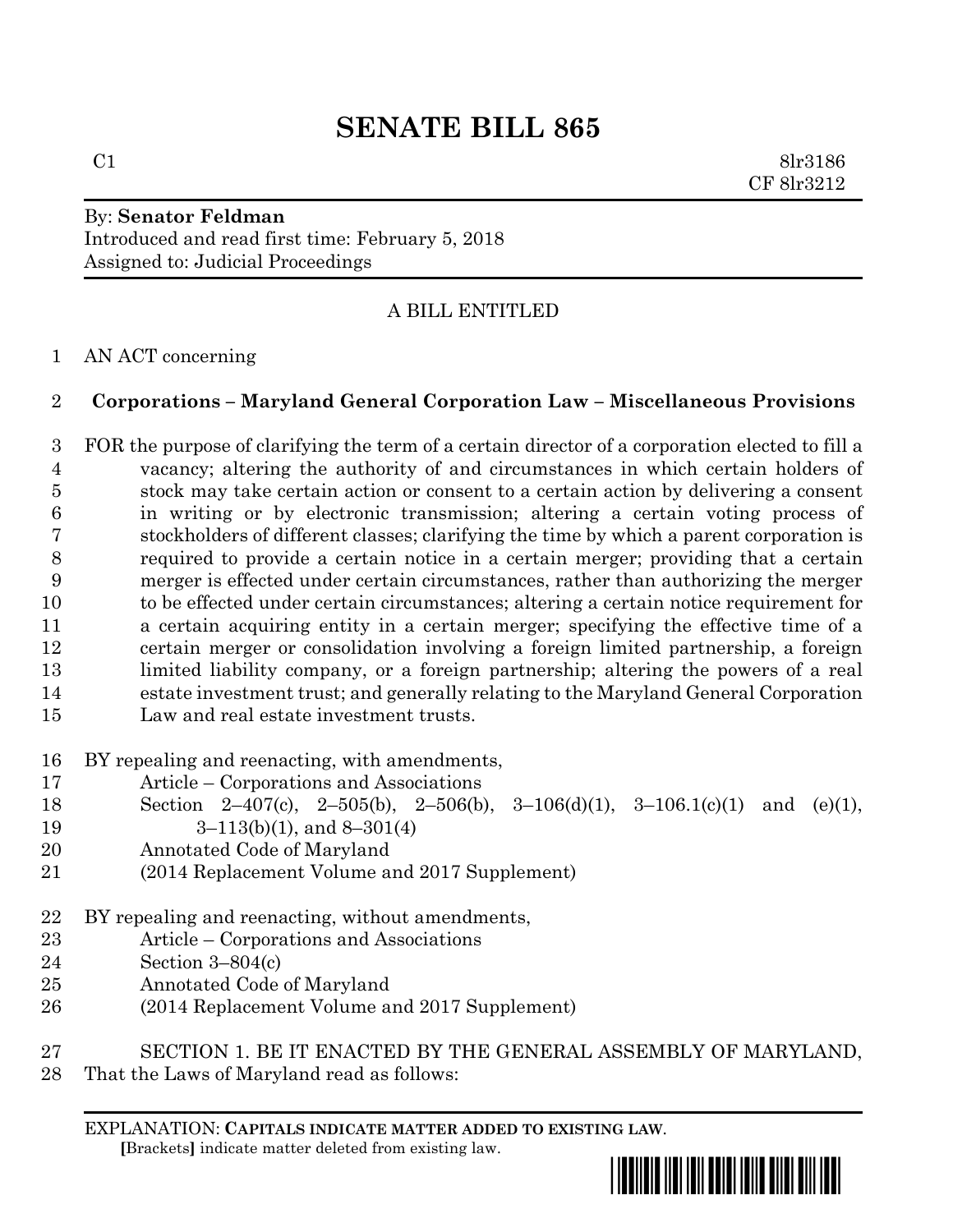### **SENATE BILL 865**

**Article – Corporations and Associations**

2–407.

 (c) (1) **[**A**] UNLESS THE CORPORATION HAS ELECTED TO BE SUBJECT TO § 3–804(C)(3) OF THIS ARTICLE, A** director elected by the board of directors to fill a vacancy serves until the next annual meeting of stockholders and until his successor is elected and qualifies.

 (2) A director elected by the stockholders to fill a vacancy which results from the removal of a director serves for the balance of the term of the removed director.

2–505.

 (b) (1) Unless the charter requires otherwise, the holders of any class **OR SERIES** of stock, other than **SHARES OF** common stock entitled to vote generally in the election of directors, may take action or consent to any action by delivering a consent in writing or by electronic transmission of the stockholders entitled to cast not less than the minimum number of votes that would be necessary to authorize or take the action at a stockholders meeting **AT WHICH ALL STOCKHOLDERS ENTITLED TO VOTE ON THE ACTION WERE PRESENT AND VOTED** if the corporation gives notice of the action to each holder of the class **OR SERIES** of stock not later than 10 days after the effective time of the action.

 (2) If authorized by the charter of a corporation, the holders of **SHARES OF**  common stock entitled to vote generally in the election of directors may take action or consent to any action by delivering a consent in writing or by electronic transmission of the stockholders entitled to cast not less than the minimum number of votes that would be necessary to authorize or take the action at a stockholders meeting **AT WHICH ALL STOCKHOLDERS ENTITLED TO VOTE ON THE ACTION WERE PRESENT AND VOTED** if the corporation gives notice of the action not later than 10 days after the effective date of the action to each holder of **SHARES OF** the class **OR SERIES** of common stock and to each stockholder who, if the action had been taken at a meeting, would have been entitled to notice of the meeting.

2–506.

 (b) Subject to other provisions of this article, unless the charter of a corporation provides otherwise, if two or more classes **OR SERIES** of stock are entitled to vote separately on any matter for which this article requires approval by two–thirds of all the votes entitled to be cast, the matter shall be approved by two–thirds of all the votes of each class **OR SERIES ENTITLED TO VOTE ON THE MATTER**.

3–106.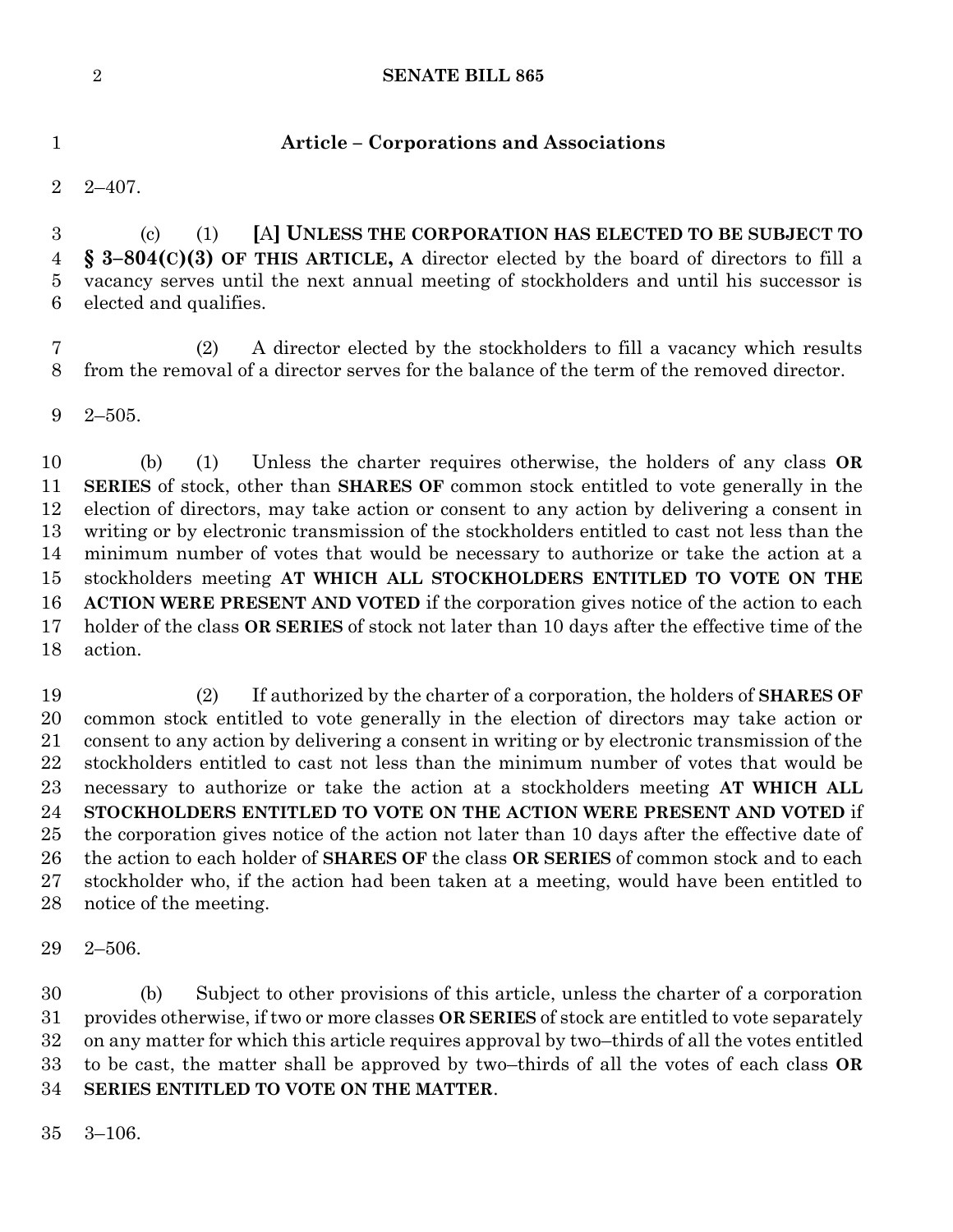### **SENATE BILL 865** 3

 (d) (1) Unless waived by all stockholders who, except for the application of this section, would be entitled to vote on the merger, at least 30 days before the articles are filed with the Department**[**,**]** a parent corporation which owns less than all of the outstanding stock of the subsidiary as of immediately before the effective time of the merger must have given notice of the transaction to each of the subsidiary's stockholders of record who, except for the application of this section, would be entitled to vote on the merger on the date of giving of the notice or on a record date fixed for that purpose which is not more than 10 days before the date of giving notice.

3–106.1.

 (c) (1) Notwithstanding § 3–105 of this subtitle, unless the charter of a corporation or declaration of trust of a real estate investment trust provides otherwise, a merger of a subject corporation with or into an acquiring entity **[**may be**] IS** effected under this section if:

 (i) The shares of the subject corporation are registered under the Securities Exchange Act of 1934 immediately prior to the execution of the agreement to merge by the subject corporation;

 (ii) The agreement to merge expressly allows or requires the merger to be effected under this section and provides that the merger shall be effected following the consummation of the offer described in item (iii) of this paragraph;

 (iii) Subject to paragraph (2) of this subsection, an acquiring entity consummates a tender or exchange offer for any and all of the outstanding shares of the subject corporation that would, except for the application of this section, entitle the holder of the outstanding shares to vote on the merger on the terms provided in the agreement to merge;

 (iv) Following the consummation of the offer, the stock irrevocably accepted for purchase or exchange in accordance with the offer and received by the depository before the expiration of the offer, together with the stock otherwise owned by the acquiring entity, a person that owns, directly or indirectly, all of the outstanding equity interest in the acquiring entity, and a direct or indirect wholly owned subsidiary of the acquiring entity or a person that owns, directly or indirectly, all of the outstanding equity interest in the acquiring entity, equals at least that percentage of the shares, and of each class or series of the shares, of the subject corporation that would, except for the application of this section, be required to approve the merger under this article and the charter of the subject corporation;

(v) The acquiring entity merges with or into the subject corporation;

and

 (vi) Each outstanding share of each class or series of shares of the subject corporation that is the subject of and not irrevocably accepted for purchase or exchange in the offer is converted in the merger into, or into the right to receive, the same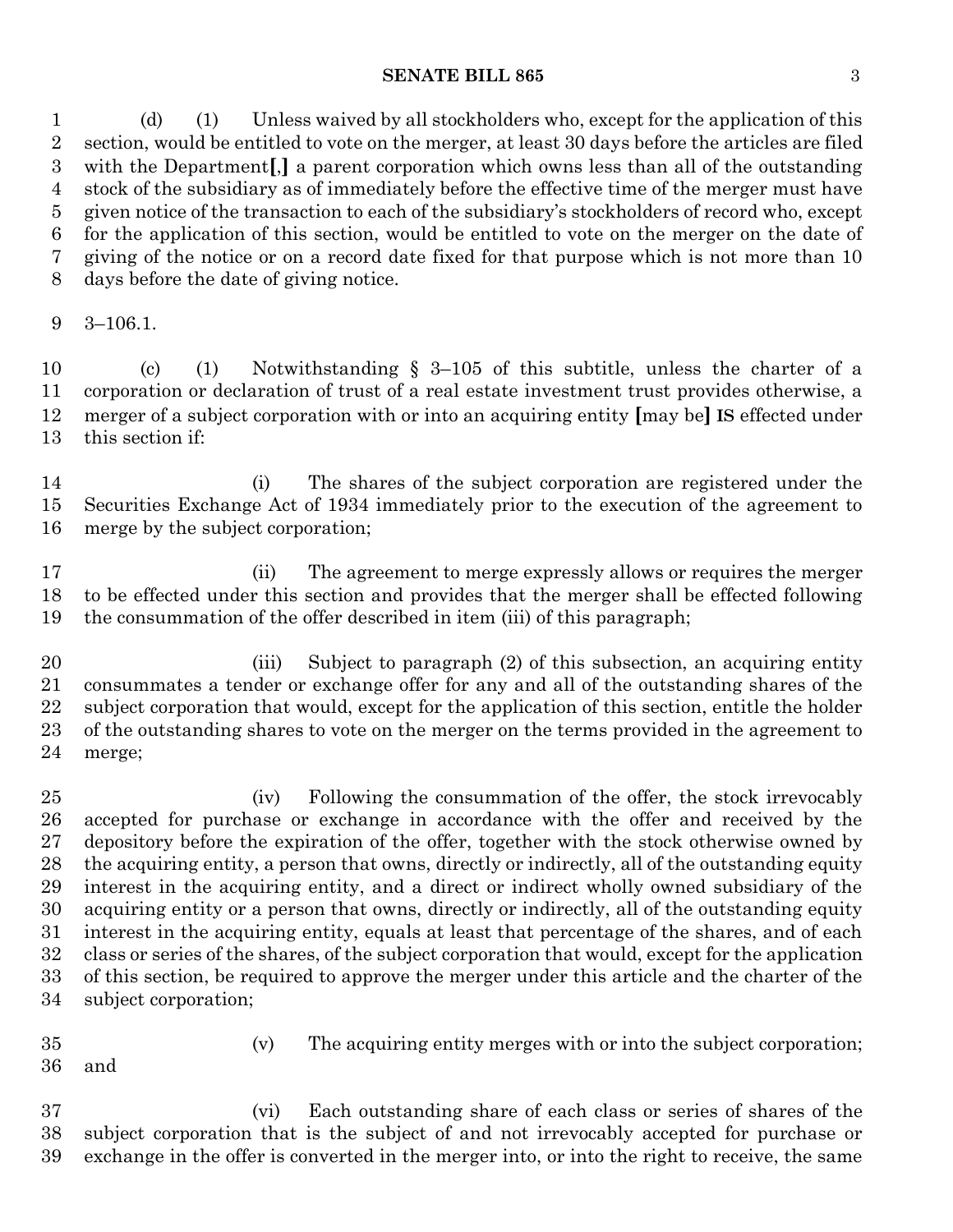#### **SENATE BILL 865**

 amount and kind of cash, property, rights, or securities paid for shares of the class or series of shares of the subject corporation irrevocably accepted for purchase or exchange in the offer.

 (e) (1) Unless waived by all stockholders who, except for the application of this section, would be entitled to vote on the merger, at least **[**30**] 10** days before the articles are filed with the Department, an acquiring entity that owns less than all of the outstanding shares of the subject corporation as of immediately before the effective time of the merger must have given notice of the transaction to each of the subject corporation's stockholders of record who, except for the application of this section, would be entitled to vote on the merger on the date that notice is given or on a record date fixed for that purpose that is not more than 10 days before the date that notice is given.

3–113.

 (b) (1) If the successor in a consolidation or merger is a foreign corporation**[**or**],** a foreign business trust, **A FOREIGN LIMITED PARTNERSHIP, A FOREIGN LIMITED LIABILITY COMPANY, OR A FOREIGN PARTNERSHIP,** the consolidation or merger is effective as of the later of:

17 (i) The time specified by the law of the place where the successor is organized; or

 (ii) The time the Department accepts the articles of consolidation or merger for record.

3–804.

 (c) (1) Notwithstanding any provision in the charter or bylaws, this subsection applies to a vacancy that results from:

(i) An increase in the size of the board of directors; or

(ii) The death, resignation, or removal of a director.

 (2) Each vacancy on the board of directors of a corporation may be filled only by the affirmative vote of a majority of the remaining directors in office, even if the remaining directors do not constitute a quorum.

(3) Any director elected to fill a vacancy shall hold office:

 (i) For the remainder of the full term of the class of directors in which the vacancy occurred; and

(ii) Until a successor is elected and qualifies.

8–301.